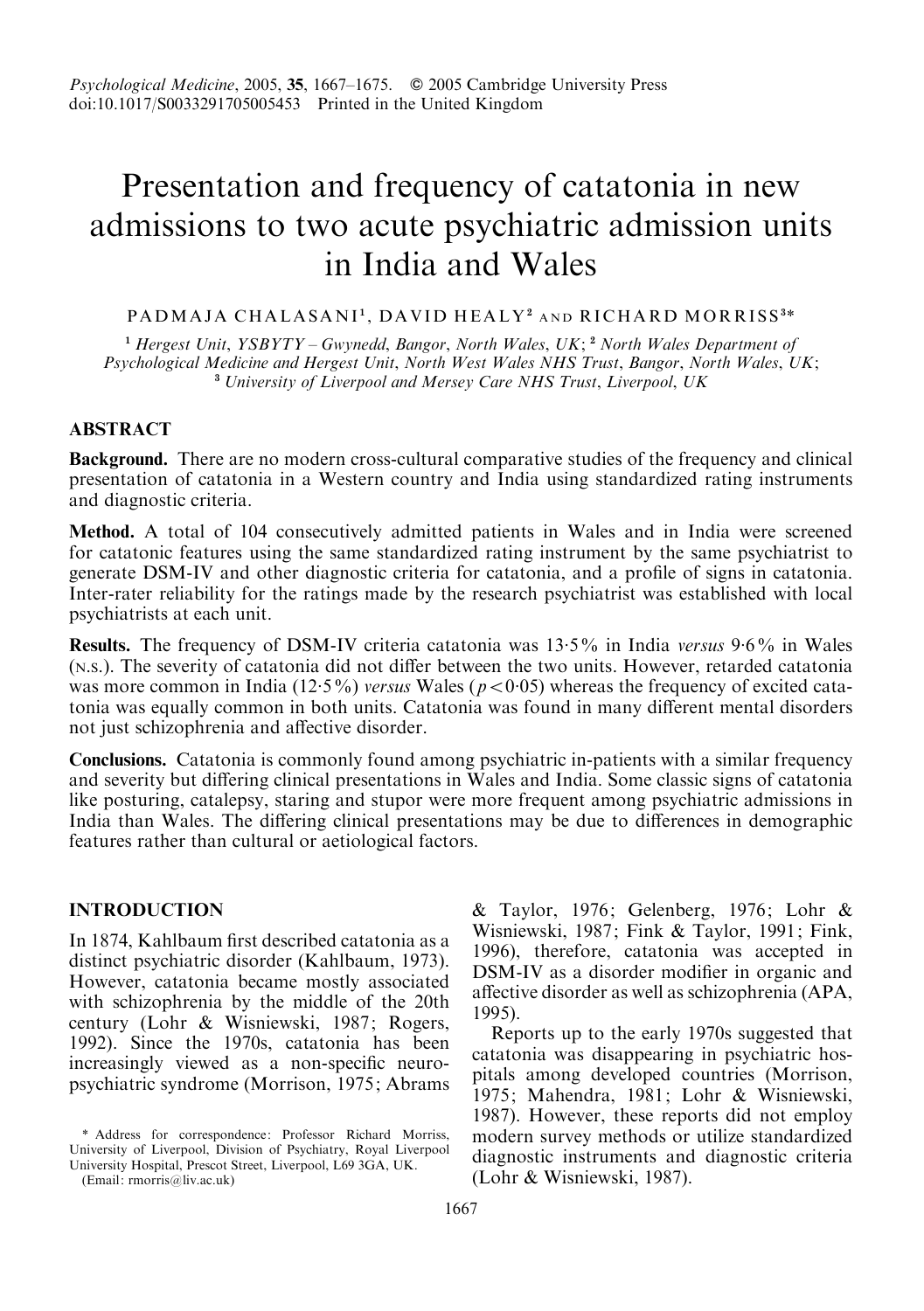The International Pilot Study of Schizophrenia (IPSS; WHO, 1973), carried out before modern rating instruments for catatonia and diagnostic classifications of mental disorder, reported a much higher prevalence of catatonic schizophrenia in the mental health services of India (Agra, India, 22%) than in Western countries (e.g. London, UK, 3%; Washington, DC,  $1\%$ ). The high prevalence of catatonic schizophrenia in India may have been due to the inclusion of all motor disorders as features of catatonia (Rogers, 1992).

Over the last 30 years, surveys of psychiatric in-patient admissions from single centres around the world report a prevalence of catatonia of 7–18% (Abrams & Taylor, 1976; Rosebush et al. 1990; Pataki et al. 1992; Ungvari et al. 1994; Bush et al. 1996a; Lee et al. 2000; Fink & Taylor, 2003; Kruger et al. 2003; van der Heijden *et al.* 2005), with the exception of one small German study with a prevalence of 31% that was confined to patients with mania (Braunig et al. 1998). None of these studies was carried out in India and none compare consecutive psychiatric in-patient admissions in more than one country. On the basis of these studies the prevalence of catatonia does not seem to be disappearing. Therefore, we aimed to find out if the frequency, severity and clinical presentation of catatonia was similar or not in consecutive general adult psychiatry in-patient admissions to a centre in India and a centre in Wales.

## METHOD

#### Study design

A cross-sectional survey of consecutive admissions was conducted in two psychiatric inpatient units at the Institute of Mental Health, Hyderabad, India and the Hergest Unit, Bangor, Wales, UK. Recruitment and screening the target number of patients took 60 days in Wales and 24 days in India. Each patient was screened using the Catatonia Screening Instrument (CSI) (Bush et al. 1996a) by a psychiatrist (P.C.) familiar with and linguistically fluent in both cultures. P.C. was trained in its use by an experienced research psychiatrist (D.H.) until full agreement on caseness was established in eight consecutive patients. The screening psychiatrist had a strictly observational role. The primary treating teams in both the settings made all the relevant patient management decisions from deciding on admission, assigning a diagnosis, and managing the patient.

Only an oral explanation of the study was given to the patient, rather than oral or written informed consent, because some patients with catatonia, e.g. those with negativism could not indicate whether they comprehended the study, while others could not write because of their motor symptoms. In this instance giving informed consent would seriously bias the results of the survey. The methodology was non-invasive and required a 10-minute physical examination and clinical observation, comparable with normal clinical practice, and anonymized data collection from the medical record. The local Ethics Committee and Trust managers in North Wales and the institutional Ethics Committee and Management Committee in Hyderabad accepted this argument and approved the project.

#### Study sites and subjects

The two acute psychiatric in-patient units selected for the study in Wales and India are both acute psychiatric admission units that admit adult patients (>18 years) with functional problems with no upper age limit. Inclusion criteria for the study subjects were consecutive admissions to each of the two psychiatric units. Exclusions are shown in Table 1.

#### **Assessments**

The Catatonia Rating Scale (CRS) (Bush et al.  $1996a$ ) was selected for use in this study because it is a standardized clinical examination and rating procedure that takes only 10 minutes to conduct. Hence it can be used with relative ease on a large number of patients in varied settings. The CRS is a 23-item instrument developed to measure the severity of catatonia. Individual catatonic features are rated as positive only if the psychiatrist is sure that they are definitely present. As recommended by Bush *et al.* (1996*a*), we supplemented the physical examination with a longer period of unobtrusive clinical observation, discussion of the presence of CSI/CRS signs with nurses and/or medical staff, and noted the recording of any of these signs in the medical record. A score between 0 and 3 is rated for each feature and hence the severity of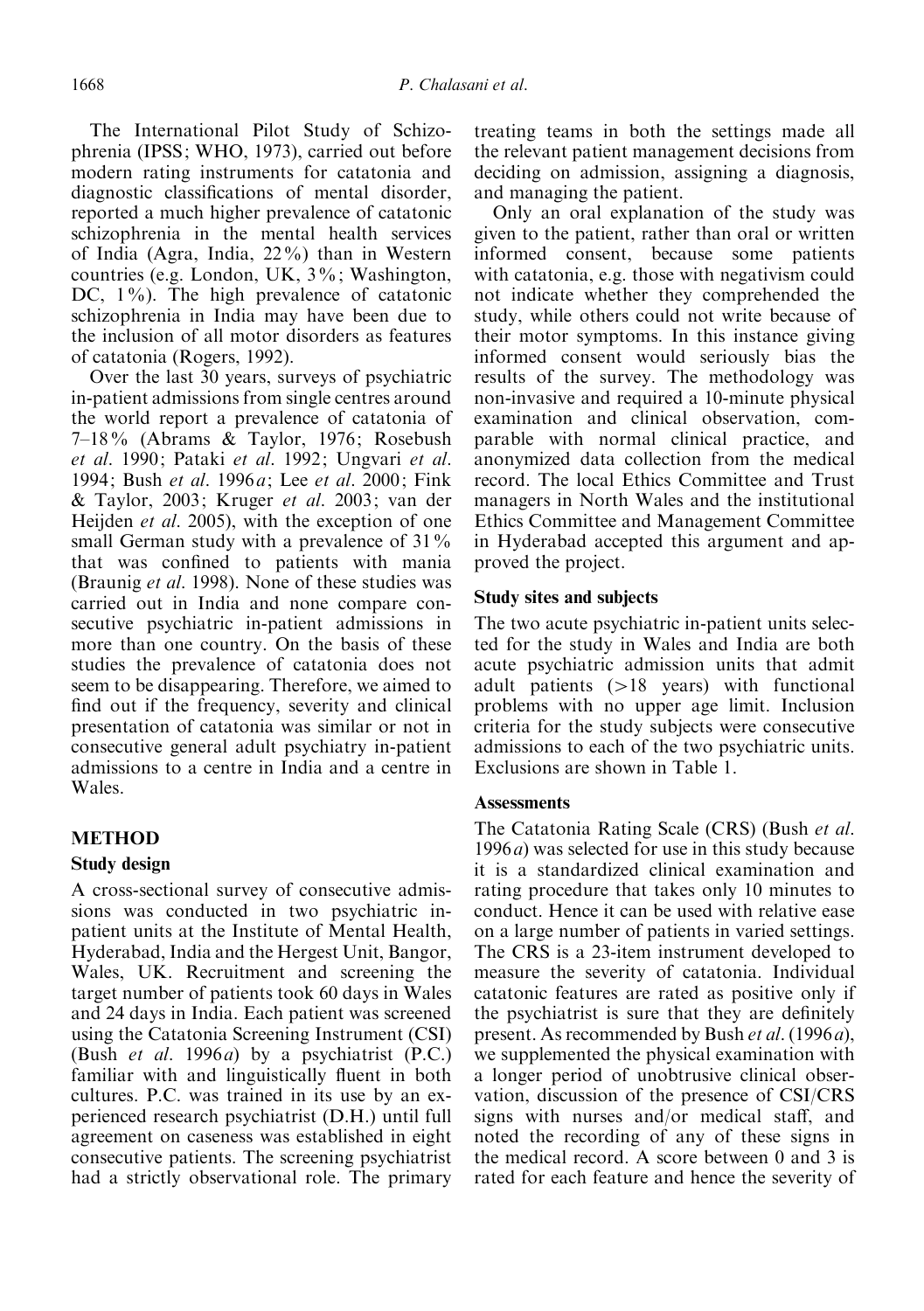| Item                                                                      | India         | Wales         | Statistic                                                 |
|---------------------------------------------------------------------------|---------------|---------------|-----------------------------------------------------------|
| Number patients admitted during the study period.                         | 114           | 112           |                                                           |
| Number $\left(\frac{0}{0}\right)$ of patients excluded from the study     | $10(8.7\%)$   | $8(7.1\%)$    |                                                           |
| Reasons for exclusion                                                     |               |               |                                                           |
| Learning disabilities                                                     |               |               |                                                           |
| Diagnosed dementia at admission                                           |               |               |                                                           |
| Discharged within 24 hours                                                |               |               |                                                           |
| Lost for follow-up within 24 hours                                        |               |               |                                                           |
| Unable to understand an oral explanation of study                         |               |               |                                                           |
| Number $\left(\frac{9}{0}\right)$ subjects included in the final analysis | $104(91.2\%)$ | $104(92.9\%)$ |                                                           |
| Patients $(\% )$ with positive features either screening                  | $19(18.3\%)$  | $18(17.3\%)$  |                                                           |
| Patients with positive features $<$ 24 hours                              | $_{0}$        |               |                                                           |
| Patients with positive features, scored $\langle 2 \rangle$ on CSI        |               |               |                                                           |
| Patients (%) met CSI diagnosis of catatonia                               | $16(15.4\%)$  | $14(13.5\%)$  | $\chi^2 = 0.16$ , df = 1, $p = 0.69$                      |
| Patients (%) met CSI diagnosis of severe catatonia                        | $15(14.4\%)$  | $12(11.5\%)$  | $\gamma^2 = 0.54$ , df = 1, p = 0.46                      |
| Patients (%) meeting DSM-IV criteria for catatonia                        | $14(13.5\%)$  | $10(9.6\%)$   | $\gamma^2 = 0.75$ , df = 1, p = 0.39                      |
| Patients (%) Morrison retarded catatonia                                  | 13 $(12.5\%)$ | $5(4.8\%)$    | $\gamma^2 = 3.98$ , df = 1, $p = 0.049$                   |
| Patients (%) Morrison excited catatonia                                   | $8(7.7\%)$    | $7(6.7\%)$    | $\gamma^2 = 0.07$ , df = 1, $p = 0.79$                    |
| Mean (s.p.) score on CRS catatonia cases                                  | 8.8(3.3)      | 7.9(3.7)      | Mean diff. $= 1.3$ (95% CI<br>$-1.7$ to 3.5, $p = 0.49$ ) |

Table 1. Consecutive admissions, frequency and clinical features of catatonia in each psychiatric in-patient unit

catatonia can be recorded. However, some of the classical features can be scored either as 0 (absent) or 3 (present). The first 14 items are truncated to form the CSI, a measure of the most frequent signs reported in the literature that are characteristic of catatonia (Bush et al. 1996 $a$ ). Some items that might be misinterpreted as symptoms of catatonia but are frequently seen in catatonia, e.g. excitement, impulsivity are excluded from the CSI but are retained in the CRS to measure the severity of catatonia. The CSI is intended as a screening instrument but we gave the CRS to each patient screened. As recommended by the authors (Bush *et al.* 1996*a*), we used the presence of two or more positive features on the CSI to establish the diagnosis of catatonia. In previous research the inter-rater reliability for caseness on the CSI was 93%, for the total score on the CRS it was 88% and for individual items of the CRS it was 73% on items presenting 15% or more in the sample (Bush *et al.* 1996*a*).

The validity of the CSI criteria has not yet been established (Bush et al. 1996a). In particular the items withdrawal excitement and rigidity are non-specific. Therefore, in addition we diagnosed each case of catatonia using DSM-IV criteria for catatonia (APA, 1995) outlined in the criteria for schizophrenia and mood disorder. These narrower DSM-IV diagnostic criteria can be diagnosed using the CRS according to the authors (Bush et al. 1996a) and do not require withdrawal or rigidity for their definition. The DSM-IV criteria for catatonia (APA, 1995) require the presence of two of the following five items:

- (1) Motoric immobility as evidence by catalepsy or stupor.
- (2) Excessive apparently purposeless motor activity not influenced by external stimuli.
- (3) Extreme negativism or mutism.
- (4) Peculiarities of voluntary movement as evidenced by posturing, stereotyped movements, prominent mannerisms or prominent grimacing.
- (5) Echolalia or echopraxia.

Catatonia can be classified into retarded and excited forms (Morrison, 1973). For this study, retarded catatonia is defined by the presence of two or more of the following features: mutism, negativism, staring, rigidity, and catalepsy. Therefore, all cases with retarded catatonia also met CSI criteria for catatonia. Excited catatonia is defined as meeting CSI criteria for catatonia plus the presence of one or more of the following: excitement, impulsiveness, and combativeness. Other items on the CRS that are seen in both retarded and excited forms of catatonia were ignored, e.g. echolalia and echopraxia.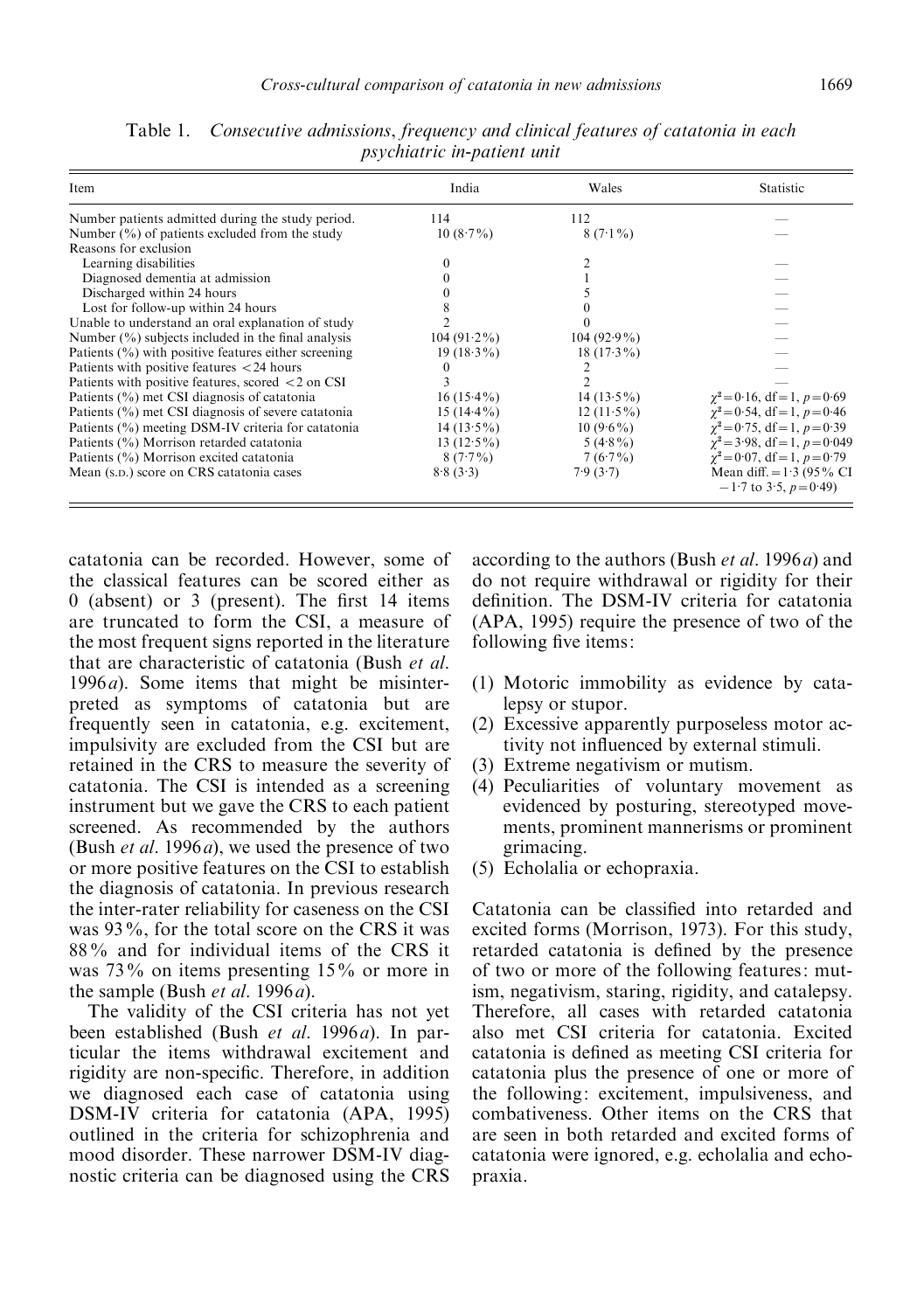A small feasibility study screening 35 inpatients at the Hergest Unit, Wales and 12 in-patients at the Institute of Mental Health, India was undertaken before the survey was started to understand all admission procedures and pathways to care to ensure that no admissions were missed.

The screening procedure was performed as soon as possible after the patient's admission by a research psychiatrist (P.C.). Most of the first screening examinations were done within 24 hours of admission; all were done within 48 hours. P.C. screened all the patients on a second occasion after another 24 hours (24–72 hours after admission). P.C. did not examine patients who were negative on both the screenings again. Sometimes patients were positive at one screening examination but not at the other. If any of the positive features were found, the screening was repeated in 24-hour intervals (48, 72 and 96 hours after admission) to determine if the catatonic features persisted for 24 hours or more to qualify for the diagnosis of catatonia. Patients who met the screening criteria for catatonia ( $CSI \ge 2$ ) on at least two out of three occasions were diagnosed with catatonia. When patients were screened in India, P.C. was not blind to the results in Wales. Therefore, cases in India were independently rated by a senior psychiatrist working at the in-patient unit in India, who was blind to the results in the first setting in Wales. Where there was a disagreement over rating an individual item on the CSI/ CRS, the rating of the second local psychiatrist was used to maintain blinding.

The research psychiatrist collected information on the demographic features, duration of history, psychiatric diagnosis (clinical diagnosis, broad ICD-10 F category) (WHO, 1992), physical health (from history and examination) and medication of each patient from the casenotes of each patient. Where this information was missing in the case-notes, it was obtained directly from the clinical team, except for diagnosis, which was determined only by the responsible medical officer.

## Power calculation and data analysis

At each unit 104 patients (total 208 patients) were required to detect a difference of 14% in the frequency of catatonia between India and Wales, using a two-tailed test at 5% significance and 80% power. Previous reports indicate that the prevalence of catatonia may be 8% in a psychiatric unit in a developed country (Bush et al. 1996a) and  $22\%$  in an Indian setting (WHO, 1973). The sample size permits the detection of a 0. 39 effect size difference in the severity of catatonia between the two units, using a two-tailed test at 5% significance and 80% power.

Data was analysed using SPSS version 11.0 (SPSS Inc., Chicago, IL, USA). Categorical outcomes between the two samples were examined using  $\chi^2$  tests, and quantitative data that were in each case close to a normal distribution with independent  $t$  tests.

## **RESULTS**

# Inter-rater reliability of assessments in India and Wales

The inter-rater reliability, between the research psychiatrist (P.C.) and two other psychiatrists working in the in-patient unit in India, was established in a similar manner to the original report on the CSI/CRS (Bush et al. 1996a), i.e. simultaneous but independent rating of 28 randomly selected in-patients. The inter-rater reliability for caseness on the CSI and for DSM-IV criteria for catatonia was 96%, for the total CRS score within one point was 79%, and for the 10 items with a frequency of  $15\%$ or more was  $68-100\%$  with a mean of  $85\%$ . The two judgements where inter-rater reliability fell below 70% related to the lowest positive score on muteness (verbally unresponsive to the majority of questions) and posturing (maintains posture without reacting for less than 1 minute).

The inter-rater reliability between D.H. and P.C. in Wales was assessed at the end of the study. They independently examined 10 randomly selected psychiatric in-patients. The interrater reliability on the CSI and DSM-IV criteria for catatonia was 100%, for the total CRS score within one point it was also 100%, and for the 10 items with a frequency of 15% or more it was 80–100% with a mean of 88%.

## Frequency and clinical presentation of catatonia

Table 1 shows the number of consecutive admissions who were screened during the study and the frequency of catatonia in the two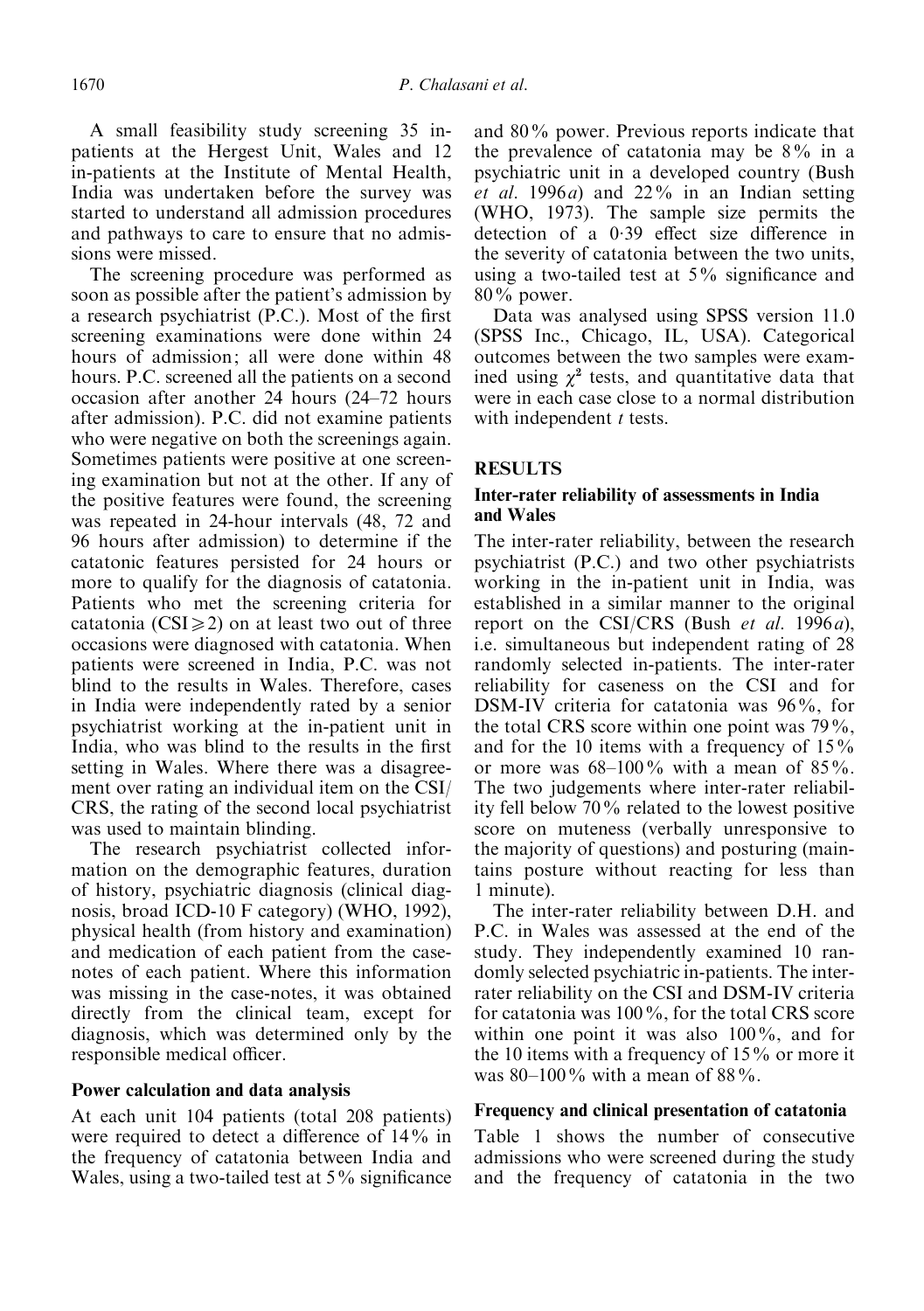

FIG. 1. Frequency of each defined catatonia item on the Catatonia Rating Scale in the two settings. **A**, India  $(n=16)$ ;  $\Box$ , Wales  $(n=14)$ .

psychiatric units in India and Wales. There were no differences in the proportions of patients excluded from the study, patients who screened positive for catatonia on at least one occasion or the frequency of catatonia using the CSI between the two units. Using DSM-IV criteria for catatonia, there were also no differences in the frequency of catatonia. The number of patients who could not complete the screening in the two units was  $\langle 10\% \rangle$ . There were no differences in the severity of catatonia between India and Wales nor in the proportion meeting CRS criteria for severe catatonia (CRS score of  $\geq 4$ ; Bush *et al.* 1996*a*).

Fig. 1 shows that there were no significant differences in the frequency of any catatonic feature between the two psychiatric in-patient units. However, there were twice as many affected individuals with immobility/stupor, staring, posturing/catalepsy and withdrawal in India than Wales; no feature of catatonia was found in twice as many individuals in Wales as India. Table 1 shows that retarded forms of catatonia were twice as common in India than Wales but

excited forms were equally common in the two settings (Morrison, 1973).

# Relationship of catatonia to demographic features and medication

Catatonia cases in India were younger, had a shorter duration of illness from the time of first psychiatric diagnosis and were more likely to be male than in Wales, age [mean (S.D.) years] [India 25.4 (6.2) versus Wales 51.1 (21.9),  $t=4.9$ ,  $p < 0.001$ ; duration of history [mean (s.p.) years] [India 2. 3 (4. 2) versus Wales 12. 7 (10. 9),  $t=3.8$ ,  $p < 0.001$ ]; male:female gender [India 10:6 versus Wales 3:11,  $\chi^2 = 11.1$ , df = 1, p = 0. 001]. In each in-patient unit more catatonia cases than catatonia non-cases showed evidence of physical illness but there was no difference in the frequency of physical illness in catatonia cases between India and Wales [India 7 (43. 8%) versus Wales 8 (57.1%),  $\chi^2 = 1.0$ , df = 1, p = 0.31]. In India physical illnesses were infections, a history of tuberculosis, respiratory arrest following ECT, seizures or head injury. In Wales physical illnesses were ischaemic heart disease,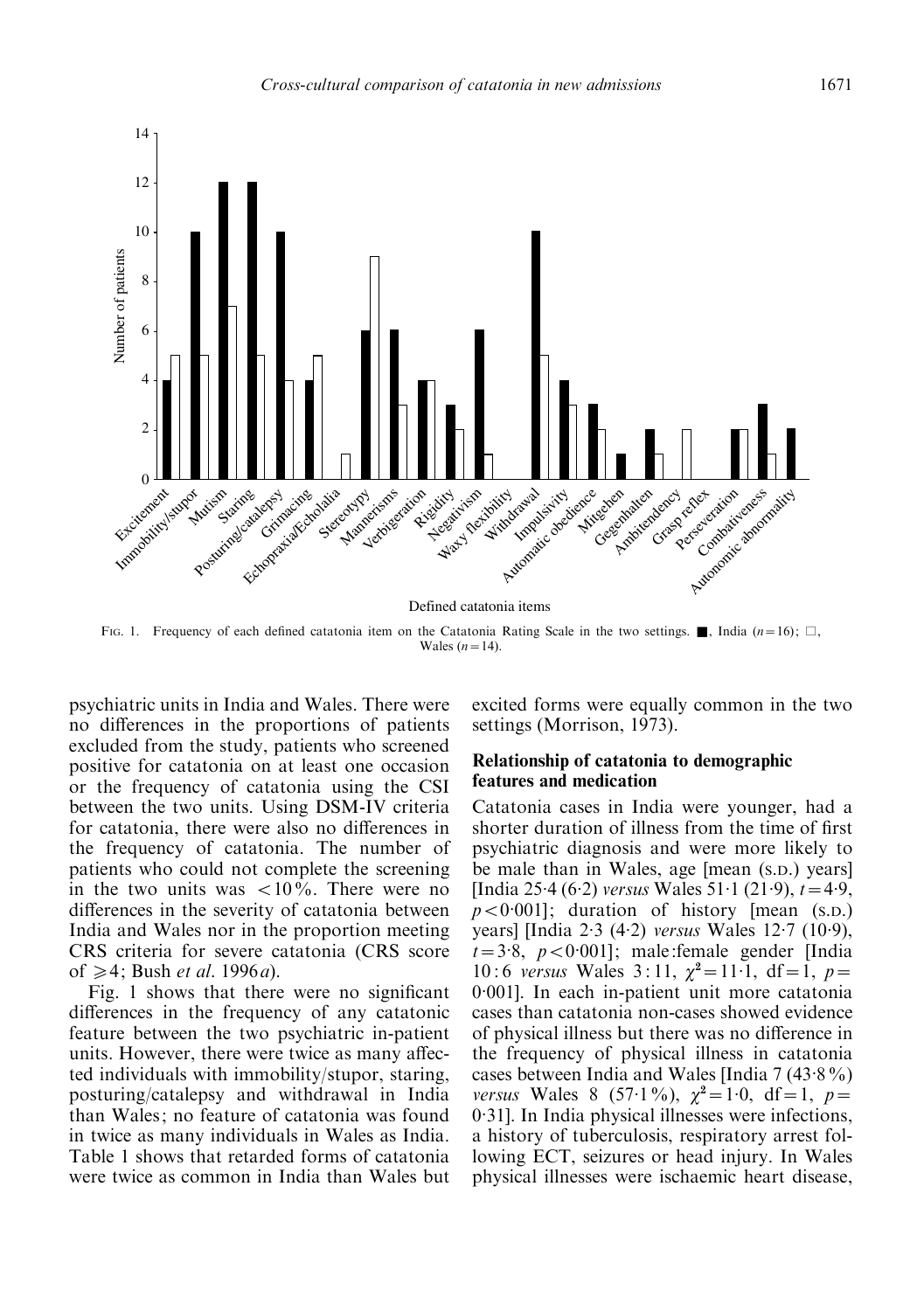hypertension, Parkinson's disease, CT scan evidence of frontotemporal atrophy, myelodysplastic syndrome and hypothyroidism. Across both settings, catatonia cases were found in a range of ICD-10 F diagnostic categories (WHO, 1992) [organic mental disorders 1 (3. 3%); mental and behavioural disorders due to psychoactive substance use 2 (6. 7%); schizophrenia, schizotypal and delusional disorders  $11(36.7%)$ ; affective disorders 11 (36.7%); neurotic, stressrelated and somatoform disorders  $1$  (3.3%); behavioural syndromes associated with psychological disturbances and physical factors 1 (3. 3%); disorders of adult personality and behaviour 3 (10.0%)]. In both cases and noncases of catatonia, the most common diagnostic category in India was schizophrenia, schizotypal and delusional disorders, while in Wales it was an affective disorder.

There was a non-significant difference between India and Wales in the proportion of catatonia patients who received medication on first screening [India 5 (31.3%) versus Wales 12  $(85.7\%)$ ,  $\chi^2 = 0.93$ , df = 1,  $p = 0.33$ . The differences between the centres in medication were entirely due to prescriptions of antidepressants, lithium and benzodiazepines on admission in Wales. A quarter of all catatonia patients received typical neuroleptic medication at first screening; in India all four patients taking typical neuroleptic medication also took anticholinergic medication compared to one patient in Wales. One patient in Wales only took an atypical neuroleptic at first screening. Medication at first screening in catatonia cases in each unit reflected medication use in non-catatonia cases. In each catatonia case the patient met CSI criteria for catatonia on at least one occasion before further psychotropic medication was started. Only two patients in India had prior exposure to neuroleptic medication compared to all five patients in Wales who were taking neuroleptic drugs on hospital admission.

## **DISCUSSION**

Our results indicate that the frequency of catatonia is common among consecutive psychiatric admissions to in-patient units in both India and Wales if sensitive standardized screening instruments and diagnostic criteria are systematically applied. The frequency of DSM-IV

catatonia was 10% of psychiatric in-patient admissions in Wales and 14% in India, which are both in the range of prevalence quoted in other modern surveys of catatonia carried out in mental health services of developed countries (Abrams & Taylor, 1976; Rosebush et al. 1990; Pataki et al. 1992; Ungvari et al. 1994; Bush et al. 1996 $a$ ; Lee et al. 2000; Fink  $\&$  Taylor, 2003; Kruger et al. 2003). In contrast to the views of some authors, e.g. Johnstone et al. (1998), our study shows that cases of catatonia do not in fact differ substantially in the overall severity of catatonia between mental health settings in India and Western countries such as Wales. However, there was a two-fold difference in the frequency of retarded catatonia (Morrison, 1973) in India compared to a Western country (Wales). Two-fold differences between India and Wales were present in immobility/stupor, posturing/catalepsy, staring, and withdrawal; the first three features may be regarded as classical features of catatonia (Rogers, 1992; Bush et al. 1996 $a$ ; Taylor & Fink, 2003). We believe that the impression that catatonia is more common in India than developed countries such as Wales (WHO, 1973; Mahendra, 1981; Kleinman, 1988) may stem from the recognition that some of the classical catatonic features such as posturing, catalepsy and stupor are more commonly seen in India as well as possible over-inclusion of all motor signs as features of catatonia (Rogers, 1992). However, the differing clinical presentations between India and Wales may be due to differences in age and age of onset rather than culture or underlying aetiology.

Our study found cases of catatonia across a wide spectrum of ICD-10 diagnoses in consecutive admissions to Indian and Welsh hospital units including harmful substance use, neurotic disorders and personality disorders not just schizophrenia, affective disorder and organic mental disorder. Our data support the view (Lohr & Wisniewski, 1987; Fink, 1996; Taylor & Fink, 2003) that catatonia should be considered a supplementary diagnosis in all mental disorders.

The results are not explained by poor interrater reliability on the CSI and CRS in either setting or lack of blindness of assessment by the research psychiatrist. Prior to the study an expert psychiatrist in Wales trained the research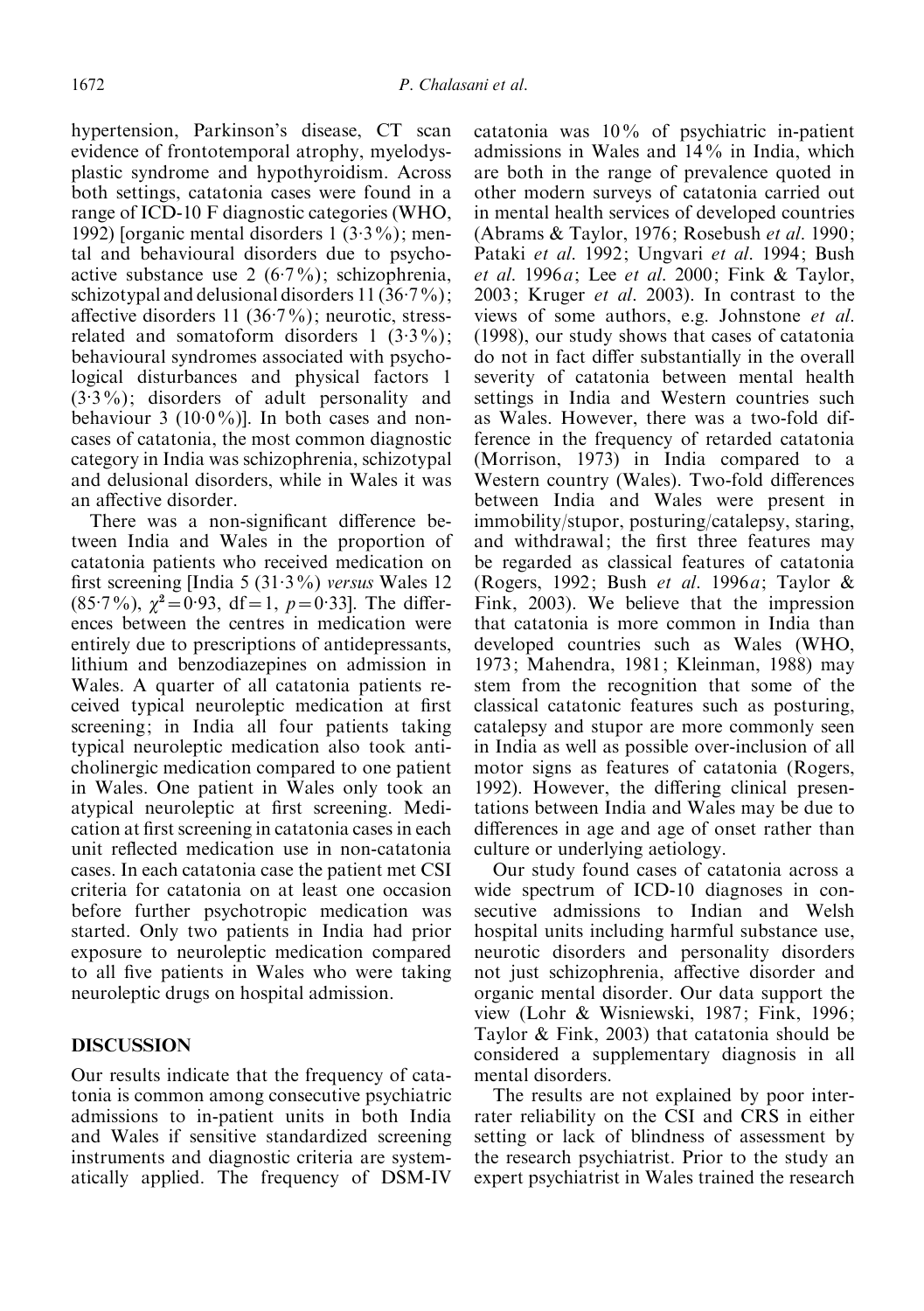psychiatrist who made the assessments, and there was excellent inter-rater reliability between the two psychiatrists in Wales and the research psychiatrist and two local psychiatrists in India after the study. The inter-rater reliability of caseness on the CSI, total score on the CRS and individual items on the CRS in India in our study was similar to that reported previously in the USA (Bush et al. 1996a). A second independent rater, who was blind to the ratings in Wales, made the ratings when there was disagreement with the research psychiatrist in cases of catatonia in India so that the results in India could not be attributed to lack of blindness.

The specificity of the CRS to discriminate catatonia from other motor disorders is yet to be established (Bush et al. 1996a). However, we applied narrower DSM-IV criteria for catatonia (APA, 1995) that do not rely on non-specific items such as excitement, withdrawal and rigidity and still found no overall difference in the frequency of catatonia. Therefore, among cases of catatonia, the lack of specificity of items on the CSI/CRS such as rigidity, withdrawal, excitement, impulsivity, grimacing and combativeness that may have causes other than catatonia, will not have confounded the estimate of the frequency and severity of catatonia.

The relatively low use of typical neuroleptic drugs during initial screening in both India and Wales suggests that the comparable frequency of catatonia cases is unlikely to be explained by the use of neuroleptic medication. However, the presence of extrapyramidal signs, such as rigidity that could be easily be confused with catatonia, are found in people with schizophrenia who have never received neuroleptic medication (Puri et al. 1999).

Although the frequency and severity of catatonia was similar in both in-patient units, there were substantial differences in demographic features, physical illnesses and diagnostic categories between cases of catatonia in India and Wales. These differences reflected the age and gender of all patients admitted to these units. Catatonia is often seen in younger people with psychiatric disorders (Thakur et al. 2003) but our data show that they appear in older people also (Fink & Taylor, 2003). Our results confirm that co-morbid physical illness of all types may be important to the aetiology and presentation of catatonia (Carroll et al. 1994). In both

in-patient units,  $\sim 50\%$  of catatonia cases had some signs of physical illness, a finding that was at least twice as common in catatonia cases than catatonia non-cases in each setting.

The methodological strengths of the study are: (1) a psychiatrist, who had no role in patient management decisions, screened consecutive admissions to psychiatric units in each unit; (2) adequate sample sizes were recruited to compare the overall frequency of catatonia and compare its severity on the basis of a predetermined power calculation thereby reducing the possibility of type II statistical error; (3) in both units, the clinical examination was performed by a single psychiatrist who spoke both the languages and is familiar with the cultures, minimizing possible cultural bias and inter-rater bias; (4) the screening was performed using a sensitive, standardized rating instrument for catatonia; (5) inter-rater reliability on the CSI and CRS was established between the research psychiatrist and psychiatrists working in both India and Wales; (6) screening of all the patients occurred at a set point after admission (within 48 hours of admission) so that patients were assessed at a similar time point after admission in each unit and before the clinical presentation was substantially changed by treatment initiated by the clinical teams after admission; (7) less than 10% of admissions to each unit were excluded from the study or failed to complete all the screening assessments.

There are some important methodological limitations to the study: (1) the study was designed only to detect large differences in the frequency and severity of catatonia in the two units comparable to the differences in prevalence of catatonia found previously in similar mental health settings; (2) there may have been insufficient statistical power to detect differences in frequency of individual catatonic features among patients with catatonia in the two units; (3) the researcher was not blind to the results in Wales when screening patients in India. However, efforts were made to minimize this problem as described above; (4) the instructions to use the CSI and CRS require the rater to make a subjective judgement that a feature is definitely present, a judgement that may be difficult to apply to mild catatonic features seen in vastly different cultural, linguistic and service settings; (5) we relied on local clinicians'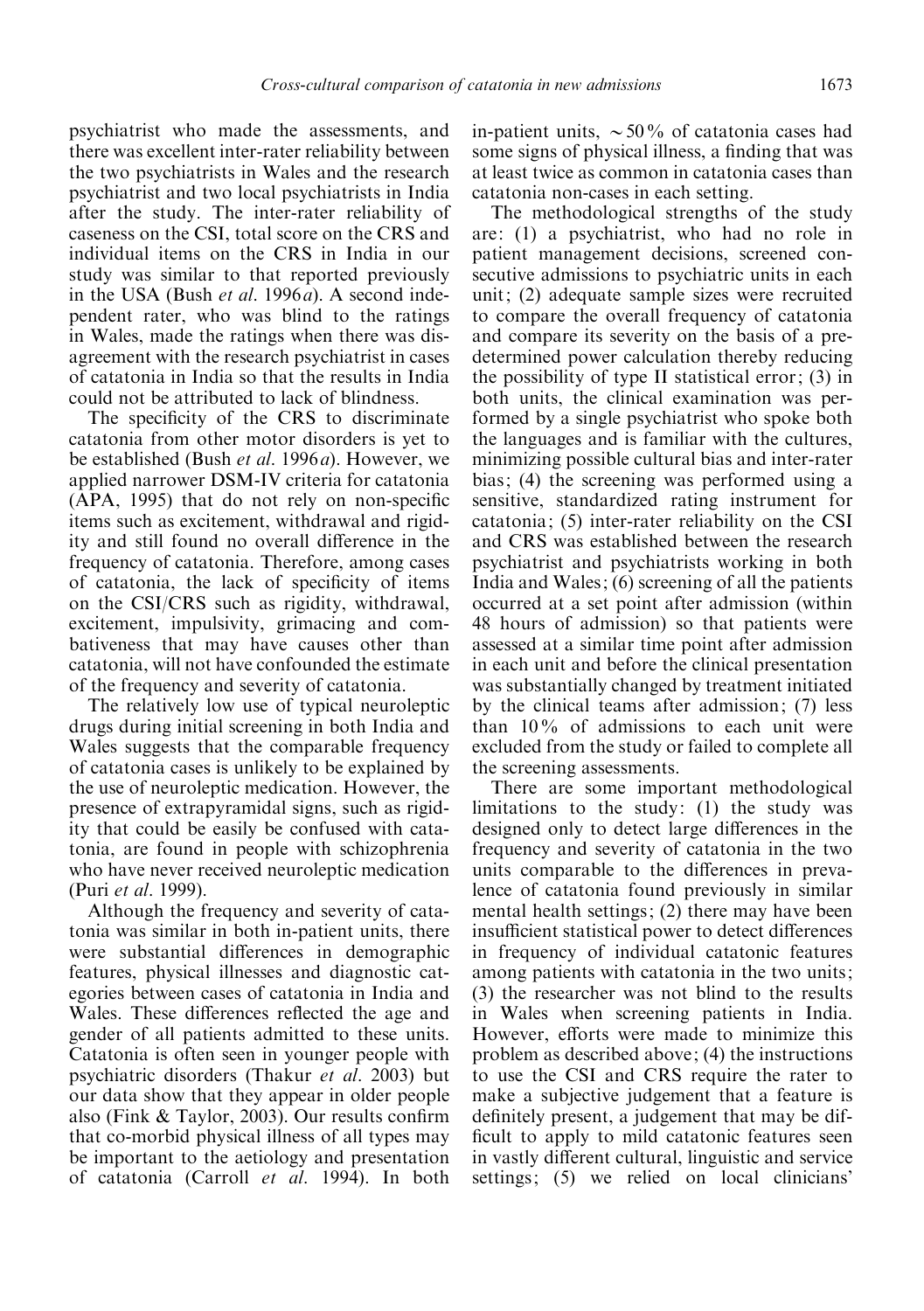diagnosis based on their interpretation of ICD-10 classification of psychiatric disorder and did not carry out standardized psychiatric interviews ourselves to check their diagnosis; (6) although the association of physical health with catatonia seems to be strong enough to indicate further investigation, there was no opportunity to investigate in detail the association with specific physical health problems in this study; (7) the units varied so much in age, gender, duration of history and treatment with psychotropic drugs that no inferences can be drawn about aetiology; (8) there was no concurrent standardized assessment of extrapyramidal involuntary movements to check the overlap in diagnosis with catatonia (Rogers, 1992).

Our study confirms that catatonia is common among in-patient units in India and Western countries such as Wales, and so far in every survey where screening instruments and diagnostic criteria for catatonia have been applied (Fink & Taylor, 2003). However, the diagnosis of catatonia may be missed in routine practice since catatonia is considered to be a vanishing feature of psychiatry in developed countries (WHO, 1973; Mahendra, 1981; Kleinman, 1988). The clinical importance of the diagnosis of catatonia has still to be definitively established but it may be a risk factor or an early manifestation of the potentially lethal neuroleptic malignant syndrome or serotonin syndrome (White & Robins, 1991; Taylor & Fink, 2003), and may respond to treatment with benzodiazepine medication or electroconvulsive therapy (Ungvari et al. 1994; Bush et al. 1996b; Schmider et al. 1999; Lee et al. 2000). However, recent changes in prescribing with the greater use of atypical antipsychotic agents may have reduced the frequency of neuroleptic malignant syndrome and there are few randomized controlled trials of treatments specifically for catatonia. The clinical importance of catatonia, together with an understanding of the aetiology of catatonia, requires further research.

## ACKNOWLEDGEMENTS

The project was funded by a small grant from the Research and Development Committee, North West Wales NHS Trust, Wales, UK. Professor Krishnamurthy Karthikeya and Assistant Professor Teja Partapilli performed the inter-rater reliability with Dr Chalasani in Hyderabad, India. We acknowledge the help of medical, nursing and administrative staff at the Institute of Mental Health, Hyderabad and the Hergest Unit, North Wales who helped Dr Chalasani to perform the data collection. Mr Gethin Llewelyn Griffiths, statistician at the Institute of Medical and Social Care Research, Bangor, calculated the sample sizes. The paper forms part of an M.Phil. thesis at the University of Liverpool supervised by Professor Morriss.

## DECLARATION OF INTEREST

None.

#### **REFERENCES**

- Abrams, R. & Taylor, M. A. (1976). Catatonia: a prospective clinical study. Archives of General Psychiatry 33, 579–581.
- APA (1995). Diagnostic and Statistical Manual of Mental Disorders (4th edn). International Version (pp. 295–296, 393–394). American Psychiatric Association: Washington, DC.
- Braunig, P., Kruger, S. & Shugar, G. (1998). Prevalence and clinical significance of catatonic symptoms in mania. Comprehensive Psychiatry 39, 35–46.
- Bush, G., Fink, M., Petrides, G., Dowling, F. & Francis, A. (1996a). Catatonia. I. Rating scale and standardized examination. Acta Psychiatrica Scandinavica 93, 129–136.
- Bush, G., Fink, M., Petrides, G., Dowling, F. & Francis, A. (1996b). Catatonia. II. Treatment with lorazepam and electroconvulsive therapy. Acta Psychiatrica Scandinavica 93, 137-143.
- Carroll, B. T., Anfinson, T. J., Kennedy, J. C., Yendrek, R., Boutros, M. & Bilon, A. (1994). Catatonic disorder due to general medical conditions. Journal of Neuropsychiatry and Clinical Neuroscience 6, 122–133.
- Fink, M. (1996). Catatonia. In Contemporary Behavioural Neurology (ed. M. R. Trimble and J. L. Cummings), pp. 289–311. Butterworth-Heinmann: Boston.
- Fink, M. & Taylor, M. A. (1991). Catatonia: a separate category in DSM-IV? Integrative Psychiatry 7, 2-10.
- Fink, M. & Taylor, M. A. (2003). Catatonia: a Clinician's Guide to Diagnosis and Treatment. Cambridge University Press: Cambridge.
- Gelenberg, A. J. (1976). The catatonic syndrome. Lancet 2, 1339– 1341.
- Johnstone, E., Freeman, C. P. L. & Zealley, A. K. (1998). Companion to Psychiatric Studies (6th edn), pp. 374–375. Churchill Livingstone: Edinburgh.
- Kahlbaum, K. L. (1973). Catatonia (trans. Y. Levi and T. Pridon). Johns Hopkins University Press: Baltimore, MD.
- Kleinman, A. (1988). Rethinking Psychiatry : From Cultural Category to Personal Experience, pp. 5–52. The Free Press: New York.
- Kruger, S., Bagby, M., Hoffler, J. & Braunig, P. (2003). Factor analysis of the Catatonia Rating Scale and catatonic symptom distribution across four diagnostic groups. Comprehensive Psychiatry 44, 472–482.
- Lee, J. W. Y., Schwartz, D. L. & Hallmayer, J. (2000). Catatonia in a psychiatric intensive care facility: Incidence and response to benzodiazepines. Annals of Clinical Psychiatry 12, 89–96.
- Lohr, J. B. & Wisniewski, A. A. (1987). Movement Disorders: A Neuro-psychiatric Approach, pp. 201–227. Guilford Press: New York.
- Mahendra, B. (1981). Where have all the catatonics gone?  $Psy$ chological Medicine 11, 669–671.